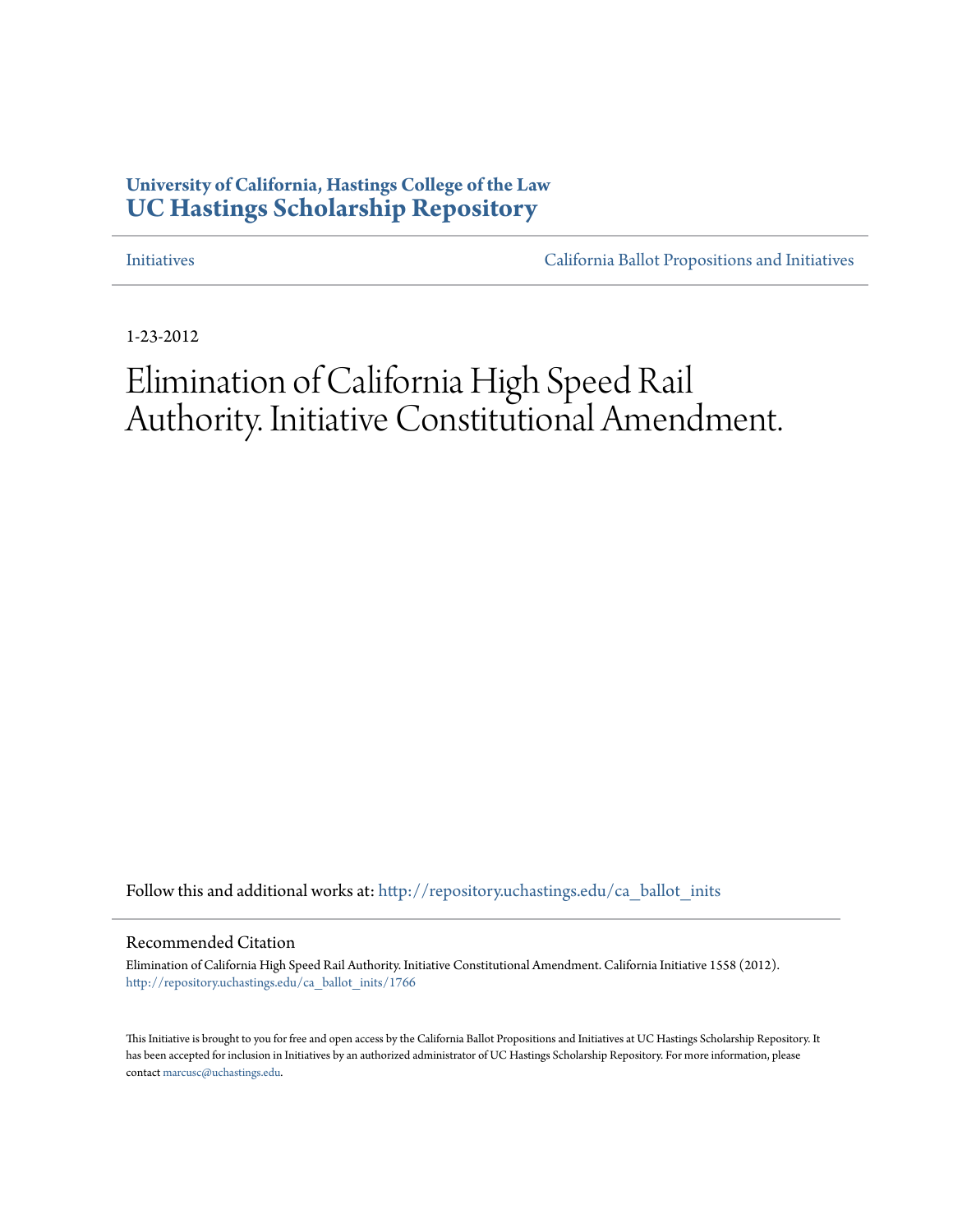

**DEBRA BOWEN** | SECRETARY OF STATE STATE OF CALIFORNIA | ELECTIONS **1500 11th Street. 5th Floor ISacramento, CA 9S8141Te1 (916) 657-21661Fax (916) 6s3-32l4lwww.sos.ca.gov** 

July 10, 2012

County Clerk/Registrar of Voters (CC/ROV) Memorandum #12224

| TO:   | All County Clerks/Registrars of Voters and Proponent |  |
|-------|------------------------------------------------------|--|
| FROM: | Katherine Montgomery<br>Initiative Program Manager   |  |

RE: Initiative: Failure of #1558, Related to High Speed Rail

Pursuant to Elections Code section 9030(b), you are hereby notified that the total number of signatures for the hereinafter named initiative constitutional amendment filed with all county elections officials is less than 100 percent of the number of qualified voters required to find the petition sufficient; therefore, the petition has failed.

TITLE: ELIMINATION OF CALIFORNIA HIGH SPEED RAIL AUTHORITY. INITIATIVE CONSTITUTIONAL AMENDMENT.

SUMMARY DATE: January 23, 2012

PROPONENT: Peter Seidel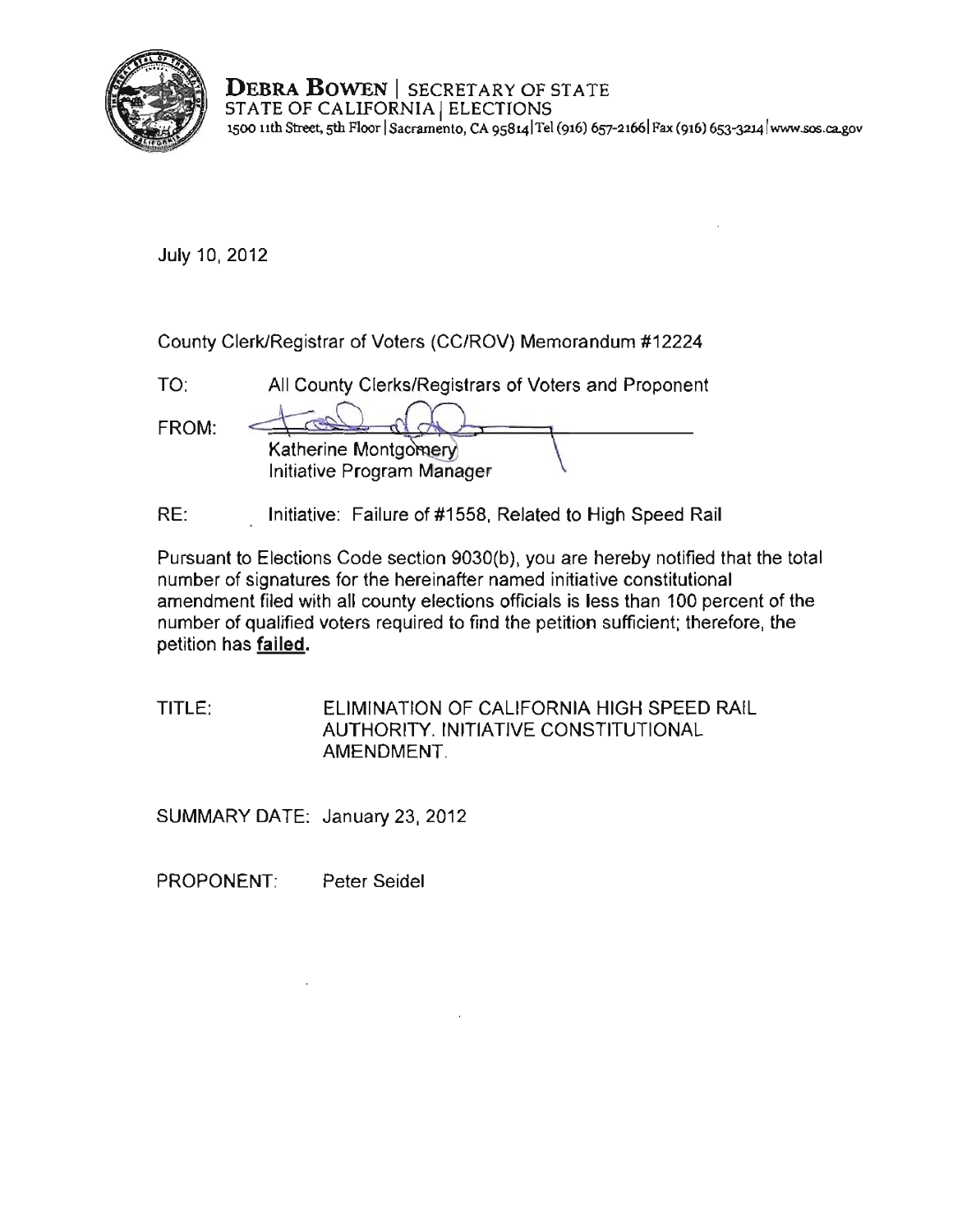

**DEBRA BOWEN** I SECRETARY OF STATE STATE OF CALIFORNIA | ELECTIONS **1500 lith Street, 5th Floor ISacramento, CA 9s8141Tei (916)** 657-2166)Fax (916) **653-32I4[iwww.sos.cagov](www.sos.ca.gov)** 

January 23,2012

County Clerk/Registrar of Voters (CC/ROV) Memorandum #12037

TO: All County Clerks/Registrars of Voters and Proponent

FROM:

**Rhonda** Pasco Program Manager

RE: Initiative: 1558, Related to High Speed Rail

Pursuant to Elections Code section 9004 (c), we transmit herewith a copy of the Title and Summary prepared by the Attorney General on a proposed initiative measure entitled:

#### **ELIMINATION OF CALIFORNIA** HIGH **SPEED RAIL AUTHORITY. INITIATIVE CONSTITUTIONAL AMENDMENT.**

The proponent of the above-named measure is:

Peter Seidel PO Box 5738 Beverly Hills, CA 90209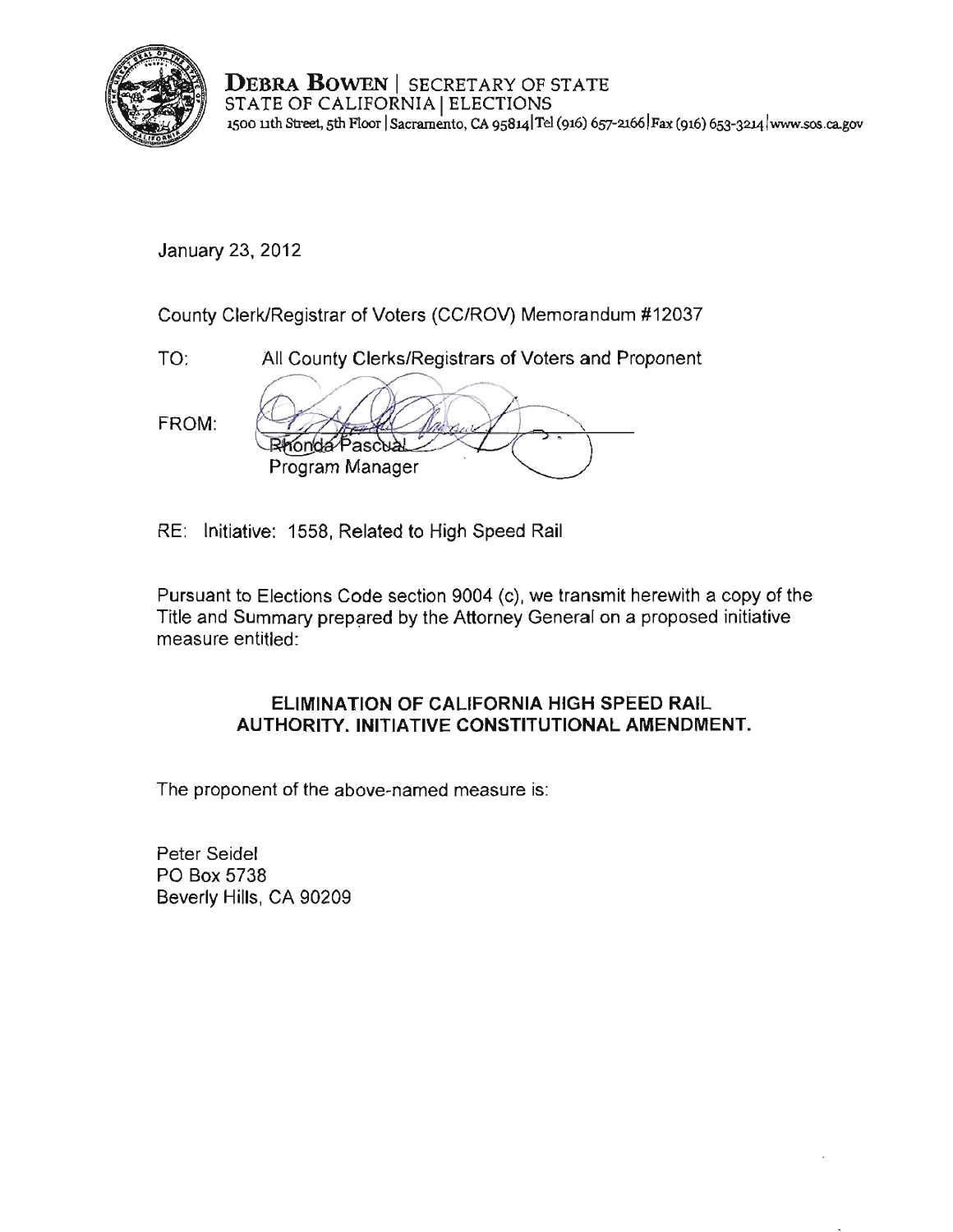#### **#1558**

### **ELIMINATION OF CALIFORNIA HIGH SPEED RAIL AUTHORITY. INITIATIVE CONSTITUTIONAL AMENDMENT.**

## **CIRCULATING AND FILING SCHEDULE**

| California Constitution, Article II, Section 8(b) |                                                                                                                                                                                                                                                                                                                   |  |
|---------------------------------------------------|-------------------------------------------------------------------------------------------------------------------------------------------------------------------------------------------------------------------------------------------------------------------------------------------------------------------|--|
|                                                   |                                                                                                                                                                                                                                                                                                                   |  |
|                                                   | <b>Petitions Sections:</b>                                                                                                                                                                                                                                                                                        |  |
|                                                   | a. First day Proponent can circulate Sections for                                                                                                                                                                                                                                                                 |  |
|                                                   | b. Last day Proponent can circulate and file with the county.<br>All sections are to be filed at the same time within each<br>county. (Elections Codes §§ 9014, 9030(a))Thursday, 06/21/12                                                                                                                        |  |
|                                                   | c. Last day for county to determine total number of<br>signatures affixed to petitions and to transmit total<br>to the Secretary of State (Elections Code § 9030(b))Tuesday, 07/03/12                                                                                                                             |  |
|                                                   | (If the Proponent files the petition with the county on a date prior to<br>06/21/12, the county has eight working days from the filing of the petition<br>to determine the total number of signatures affixed to the petition and to<br>transmit the total to the Secretary of State) (Elections Code § 9030(b).) |  |
|                                                   | d. Secretary of State determines whether the total number<br>of signatures filed with all county clerks/registrars of<br>voters meets the minimum number of required signatures                                                                                                                                   |  |
|                                                   | e. Last day for county to determine total number of qualified<br>voters who signed the petition, and to transmit certificate<br>with a blank copy of the petition to the Secretary of State                                                                                                                       |  |
|                                                   |                                                                                                                                                                                                                                                                                                                   |  |

**\* Date varies based on the date of county receipt.**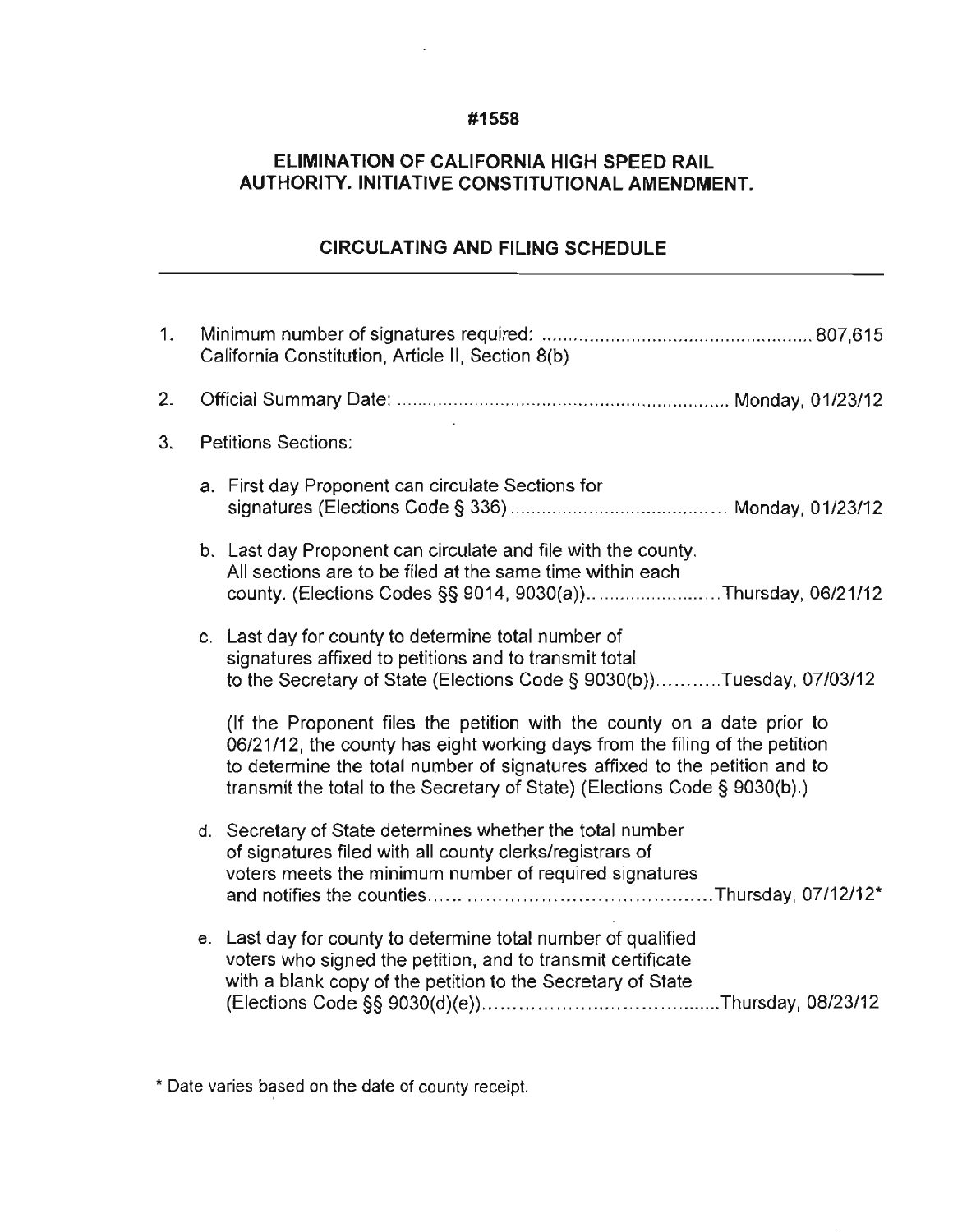**(If** the Secretary **of** State notifies the county to determine the number of qualified voters who signed the petition on a date other than 07/12/12, the last day is no later than the thirtieth working day after the county's receipt of notification). (Elections Code §§ 9030(d)(e).)

- f. **If** the signature count is more than 888,377 or less than 767,235 then the Secretary of State certifies the petition as qualified or failed, and notifies the counties. **If** the signature count is between 767,235 and 888,377 inclusive, then the Secretary of State notifies the counties using the random sampling technique to determine the validity of **all**  signatures (EC §9030(f)(g); 9031 (a)) .................................. Sunday, 09/02/12\*
- g. Last day for county to determine actual number of all qualified voters who signed the petition, and to transmit certificate with a blank copy of the petition to the Secretary of State. (Elections Code §§ 9031(b)(c)) ...................................... .wednesday, 10/17/12

**(If** the Secretary of State notifies the county to determine the number of qualified voters who have signed the petition on a date other than 09/02/12, the last day is **no** later than the thirtieth working day after the county's receipt of notification.) (Elections Code §§ 9031 (b)(c).)

h. Secretary of State certifies whether the petition has been signed by the number of qualified voters required to declare the petition sufficient (Elections Code §§ 9031(d), 9033) . ... Sunday, 10/21112\*

**\*Date varies based on the date of county receipt.**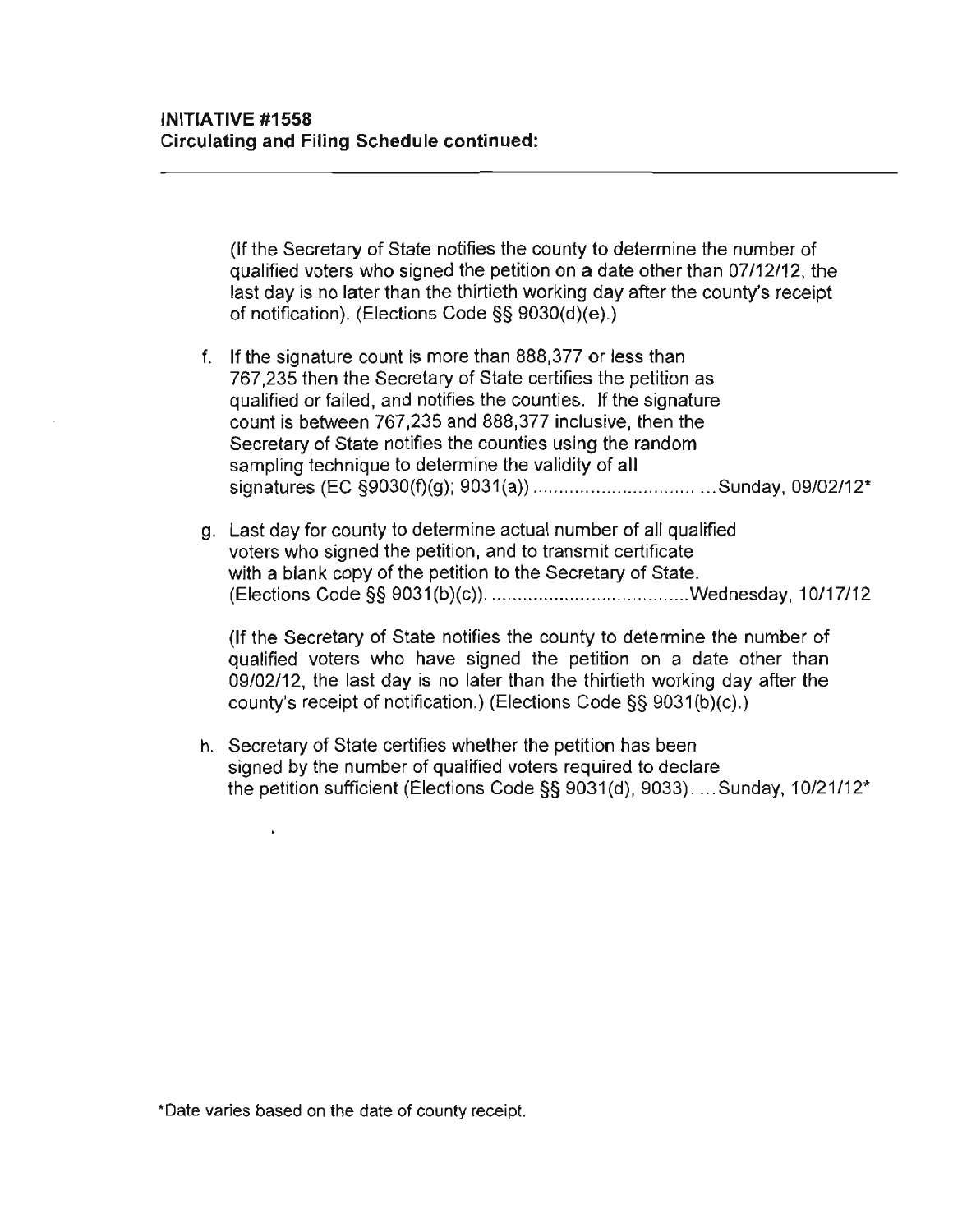- California law prohibits the use of signatures, names and addresses gathered on initiative petitions for any purpose other than to qualify the initiative measure for the ballot. This means that the petitions cannot be used to create or add to mailing lists or similar lists for any purpose, including fundraising or requests for support. Any such misuses constitutes a crime under California law. Elections Code § 18650; Bilofsky v. Deukmejian (1981) 124 Cal.App.3d 825,177 Cal.Rptr. 621; 63 Ops.CaI.Atty.Gen. 37 (1980).
- Please refer to Elections Code §§ 100, 101, 104, 9008, 9009, 9013, 9021, and 9022 for appropriate format and type consideration in printing, typing and otherwise preparing your initiative petition for circulation and signatures. Please send a copy of the petition after you have it printed. This copy is not for our review or approval, but to supplement our file.
- Your attention is directed to the campaign disclosure requirements of the **Political Reform Act of 1974,** Government Code section 81000 et seq.
- When writing or calling state or county elections officials, provide the official title of the initiative which was prepared by the Attorney General. Use of this title will assist elections officials in referencing the proper file.
- When a petition is presented to the county elections official for filing by someone other than the proponent, the required authorization shall include the name or names of the persons filing the petition.
- When filing the petition with the county elections official, please provide a blank petition for elections official use.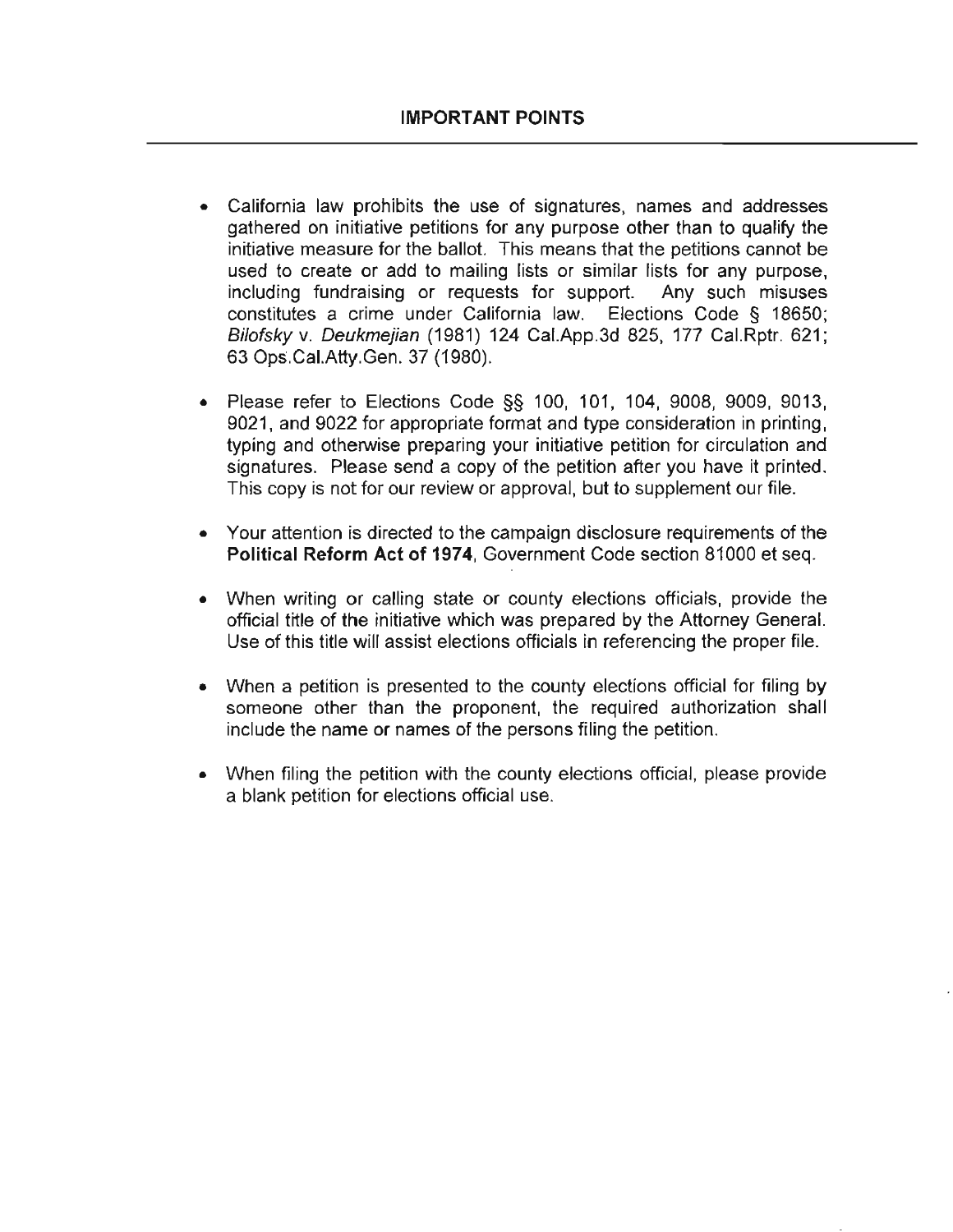

#### *State of California Attorney General DEPARTMENT OF JUSTICE*

1300 I STREET, SUITE 125<br>P.O. BOX 944255 SACRAMENTO, CA 94244·2550

Public: (916) 445-9555<br>Telephone: (916) 445-4752 Facsimile: 916 324-8835 E-Mail: AshleyJohansson@doj.ca.gov

January 23, 2012

FILED In the office of the Secretary of State of the State of California

The Honorable Debra Bowen Secretary of State Office of tbe Secretary of State 1500 11th Street, 5th Floor Sacramento, CA 95814

Attention: Ms. Katherine Montgomery Elections Analyst

 $\mathbf{j}$ 

JAN 23 2012 Pebra Bowen? Sec **State** 

Dear Secretary Bowen:

Pursuant to Elections Code section 9004, you are hereby notified that on this day we sent our . title and summary for the following proposed initiative to the proponent:

• 11-0084, "No Train Please Act"

A copy of that title and summary and text of the proposed initiative is enclosed. Please contact me if you have questions. Thank you,

Sincerely.

 $\alpha$ Shliffsalann

ASHLEY JOHANSSON Initiative Coordinator

For KAMALA D. HARRlS Attorney General

cc: Peter Seidel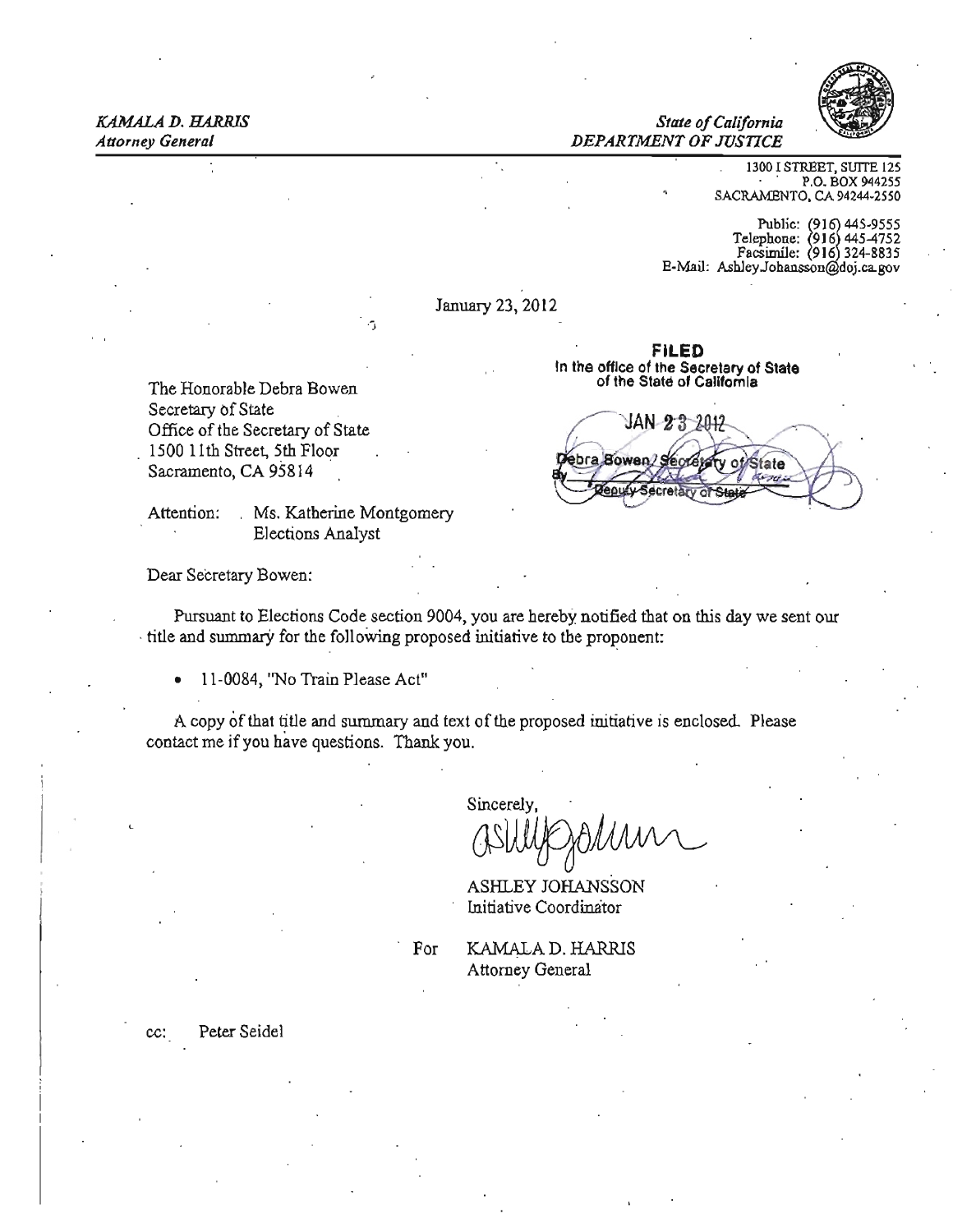The Attorney General of California has prepared the following title and summary of the chief purpose and points of the proposed measure:

#### ELIMINATION OF CALIFORNIA HIGH SPEED RAIL AUTHORITY. INITIATIVE

CONSTITUTIONAL AMENDMENT. Eliminates High Speed Rail Authority. Bars the State of California from paying for high speed rail unless the people pass a new constitutional amendment specifically altering this prohibition. Summary of estimate by Legislative Analyst and Director of Finance of fiscal impact on state and local government: State debt service savings of up to 5650 million annually from not using state bond funds to support highspeed rail. A one-time loss of \$3.3 billion in federal funds would reduce somewhat the level of economic activity in the state over the next several years, resulting in some reduction in state and local revenues. (11-0084.)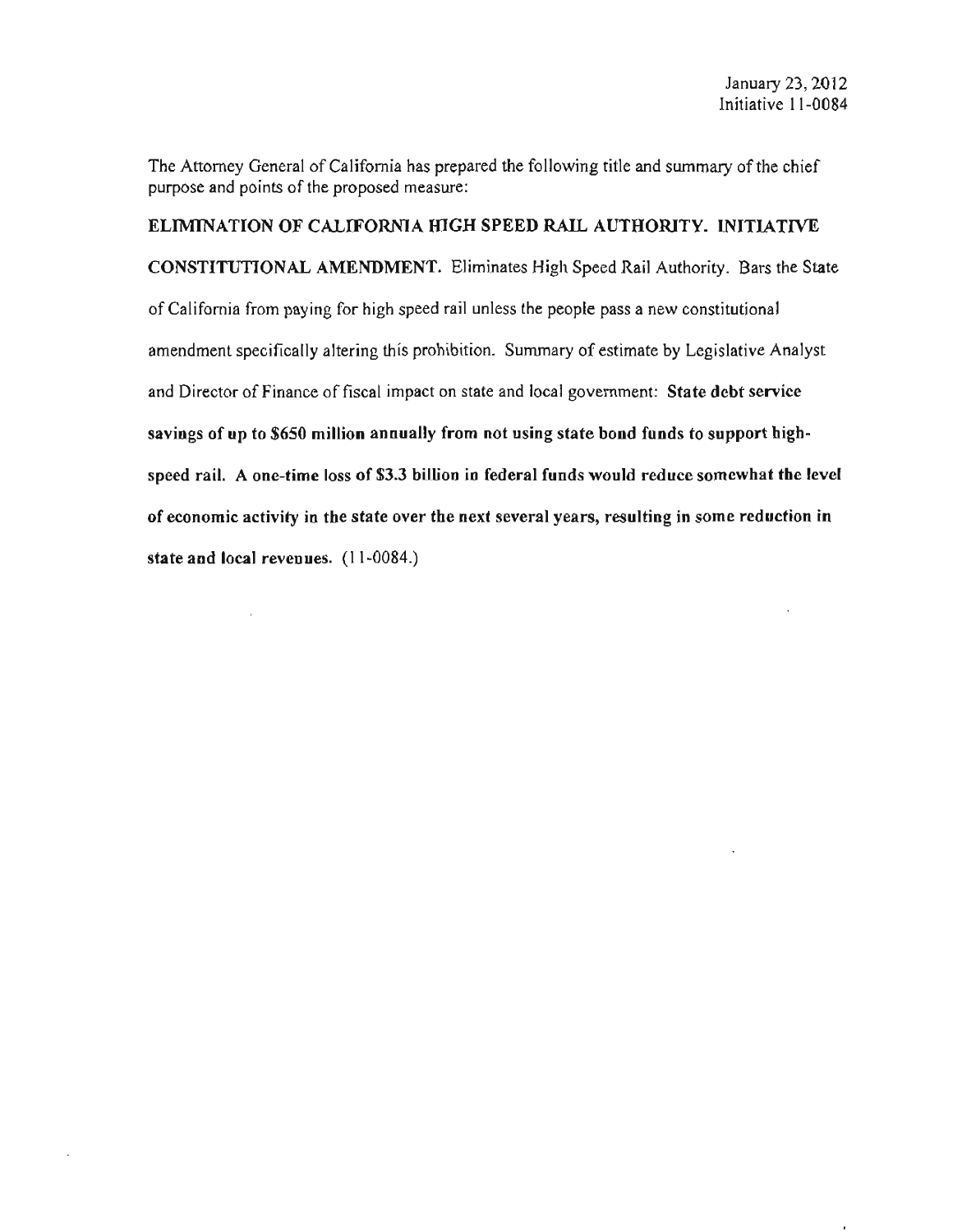$11 - 0084$ 

November 8, 2011

Office of the Cubfornia Attorney General ATTN: Initiative Coordinator 1300 I Street Sacramento, CA 95814

Re: Request for Title and Sumunary of Proposed Initiative

Dear Indiative Coordinator:

**RECEIVED** 

NOV 2 3 2011

INITIATIVE COORDINATOR **ATTORNEY GENERAL'S OFFICE** 

ł.  $\frac{1}{2}$ 怠

**SANCHART CARDS** 

I am the proponent of the proposed initiative constitutional amendment filed herewith. I request that the Attornoy General prepare a title and sununary of the chief purpose and points of the proposed amendment. Enclosed please find my filing fee of \$200, the text of the proposed amendment, and my signed acknowledgment of the purpose of the signatures collected for this measure.

Please forward any inquiries you may hove regarding this measure to Peter Seidel, PO Box 5738, Beverly Hills, CA 90209.

Petry Sull